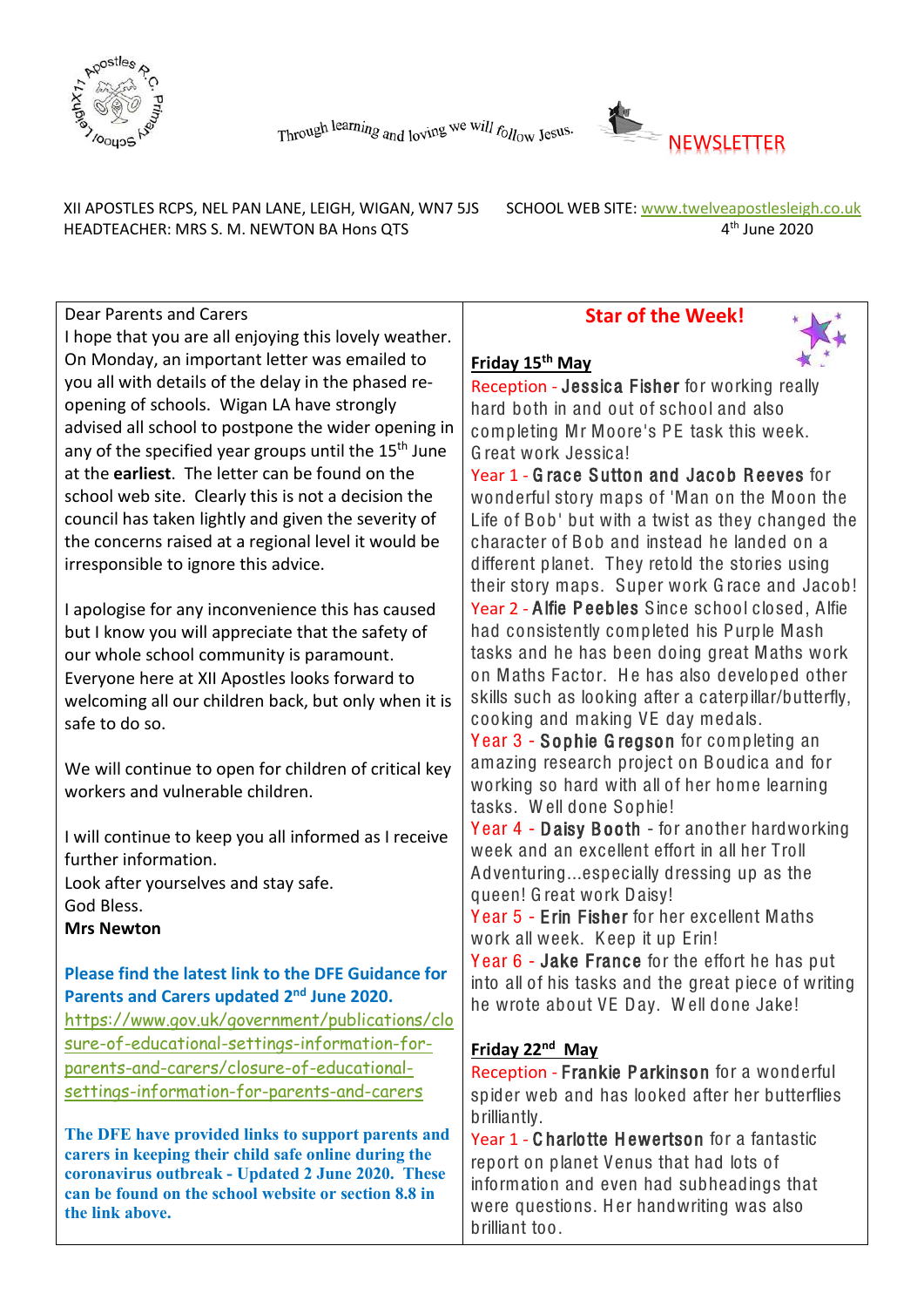

Welcome back to another half term. Once again, a big thank you to you all for working so hard last term and sending your work and photographs of what you have been up to. Please keep this up this term...all the staff love to see and hear from you!

As we have just seven weeks left until the end of the school year, it would be nice to do something altogether as a school. We have had a big focus on reading this year and this has been something everyone has been able to do during lockdown…so we are announcing our **Reading Rainbow Challenge!**

Please download and print the 'Rainbow' to use from the whole school page on Dojo, or you could draw your own if you are unable to print this. Each week, everyone will have a task to complete related to reading. Tasks will be posted on the Dojo every Monday so look out for them on the whole school page. Once you have completed this task, **post a photograph to Mrs Marsden via Dojo**. You can then fill in that week's colour on your rainbow sheet. By the end of the school year, we will all have a beautifully coloured rainbow to display, and to show what terrific readers we all are. Who is up for the challenge?

**This week's challenge is the Red challenge. A nice easy one to start with…dress up as a character from a book. It can be any character you wish. Be creative and use things you find lying around at home to help. Don't forget to post a photo to Mrs Marsden!**

We will select some of these photos for our next newsletter.

#### **Free School Meal Vouchers**

The DFE have now announced that these vouchers will be back dated for the half term break.

#### **Breakfast Club**

Following further consultation with the LA, we are now able to continue to provide this service in school for children currently attending.

#### **Road Safety**

Over the coming weeks, some children will be travelling back to school again. We need to ensure that they are as safe as possible on their journeys. The Road Safety Team have produced

Year 2 - Jessica Pilling and Jack Ryan. Jessica for her amazing effort with her home learning. This week, she has written a lovely little story about Tiddler and painted a beautiful picture of the ocean.

Jack for working really hard at home this week. He has read our class book. Tiddler, at home. He has also learned all about The Victorians and completed some wonderful work on Purple Mash.

Y ear 3 - C adance Ackers for completing all of her work so beautifully and always giving 100%. Year 4 - O liver Hughes for working hard every single week and for teaching himself the keyboard using an app. W ell done, O liver! Year 5 - Connie Boon for her fantastic art work. From models of monsters and blooming flowers to inventive drawings and baking treats, it has been lovely to see C onnie enjoying her time with her family and completing her home learning. Y ear 6 - Freya H uyton for her fantastic stained glass window symbolising the Holy Spirit and her great comprehension work.

# **Children Enjoying the Great Outdoors**

Thank you so much to all of you that have sent in photographs and recommendations for good walks or bike rides. You have certainly been enjoying the great outdoors and the lovely weather!

Walking and cycling not only helps to keep us fit, but we also take so much notice of the environment around us.



Oliver Year 5 "I have been going on a few walks recently and one of my favourites is Lilford Park, going through and around the woods. We usually go in the morning before it gets too busy but we have noticed just how many people greet you with a friendly "good morning" as we safely walk past."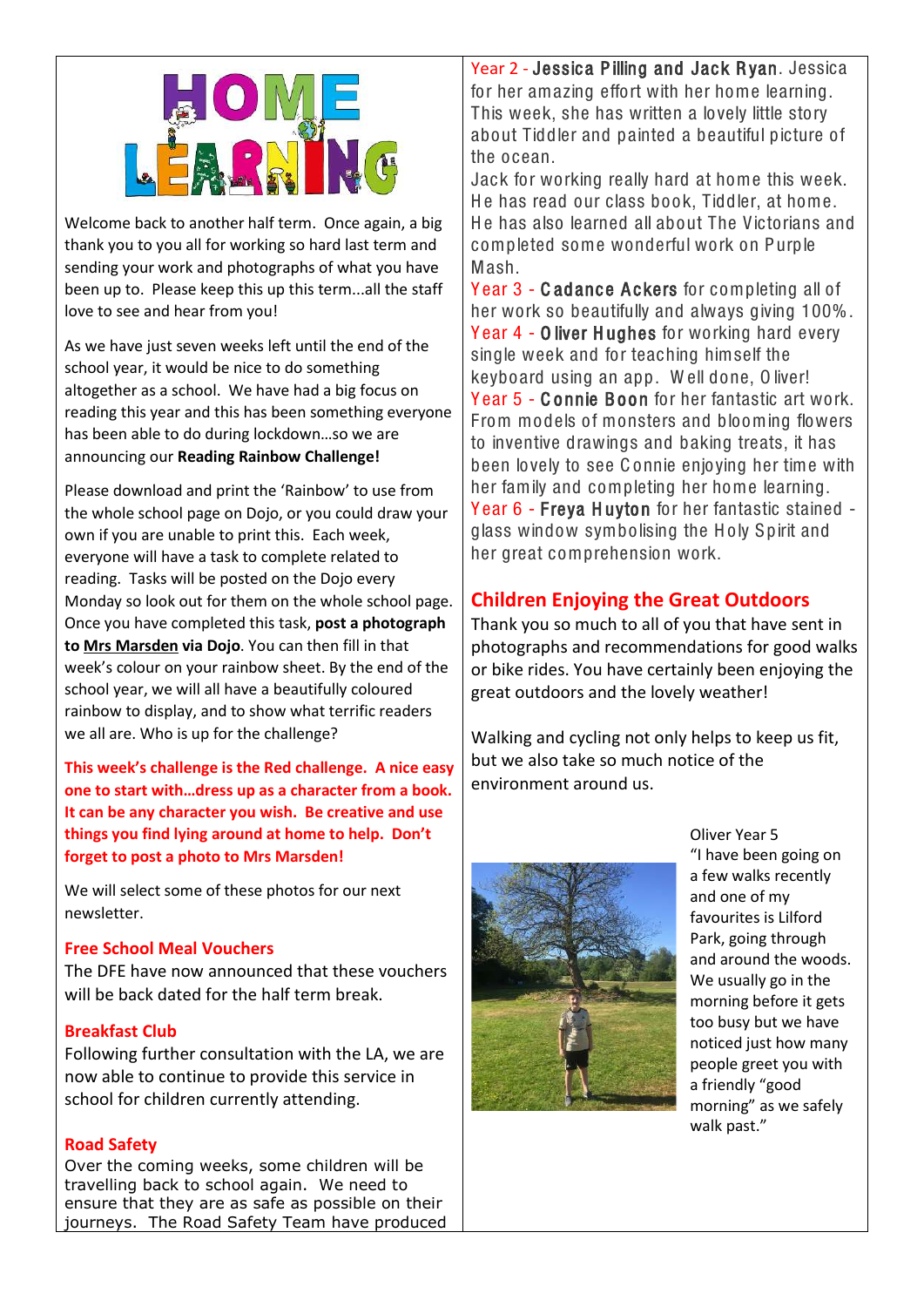the attached booklet for parents to help them to teach their children the basics of road safety.

I would also like to point you in the direction of a road safety video aimed at the younger children [https://www.think.gov.uk/resource/safer](https://www.think.gov.uk/resource/safer-journeys-anthem/)[journeys-anthem/,](https://www.think.gov.uk/resource/safer-journeys-anthem/) it is great to help them learn the basics of keeping safe near the road.

# **A Prayer to Share**

# **Serenity Prayer**

God, grant me the Serenity to accept the things I cannot change. The courage to change the things I can, and the wisdom to know the difference.

Living one day at a time, enjoving one moment at a time: Accepting hardship as a pathway to peace: Taking, as Jesus did, this sinful world as it is; Not as I would have it; Trusting that You will make all things right if I surrender to Your will:

So that I may be reasonably happy in this life and supremely happy with You forever in the next. AMEN-Reigheld Wiebhur

# **Children Enjoying the Great Outdoors**



Isabell in Year 6 and Jayden in Year 2 enjoying a leisurely stroll with their dog.



Kai in Year 2 has been enjoying fishing with his dad. He has also walked a total of 12 miles along the Leeds Liverpool Canal. It took him 4.5 hours and he loved it!







Eryn in Year 2, Ellie in Year 6 and Lincoln have been to Delemere Forest and followed the Gruffalo trail. They have also enjoyed walks around Fir Tree Flash and Borsdane Woods.

Jessica in Year 2 enjoying the open space.